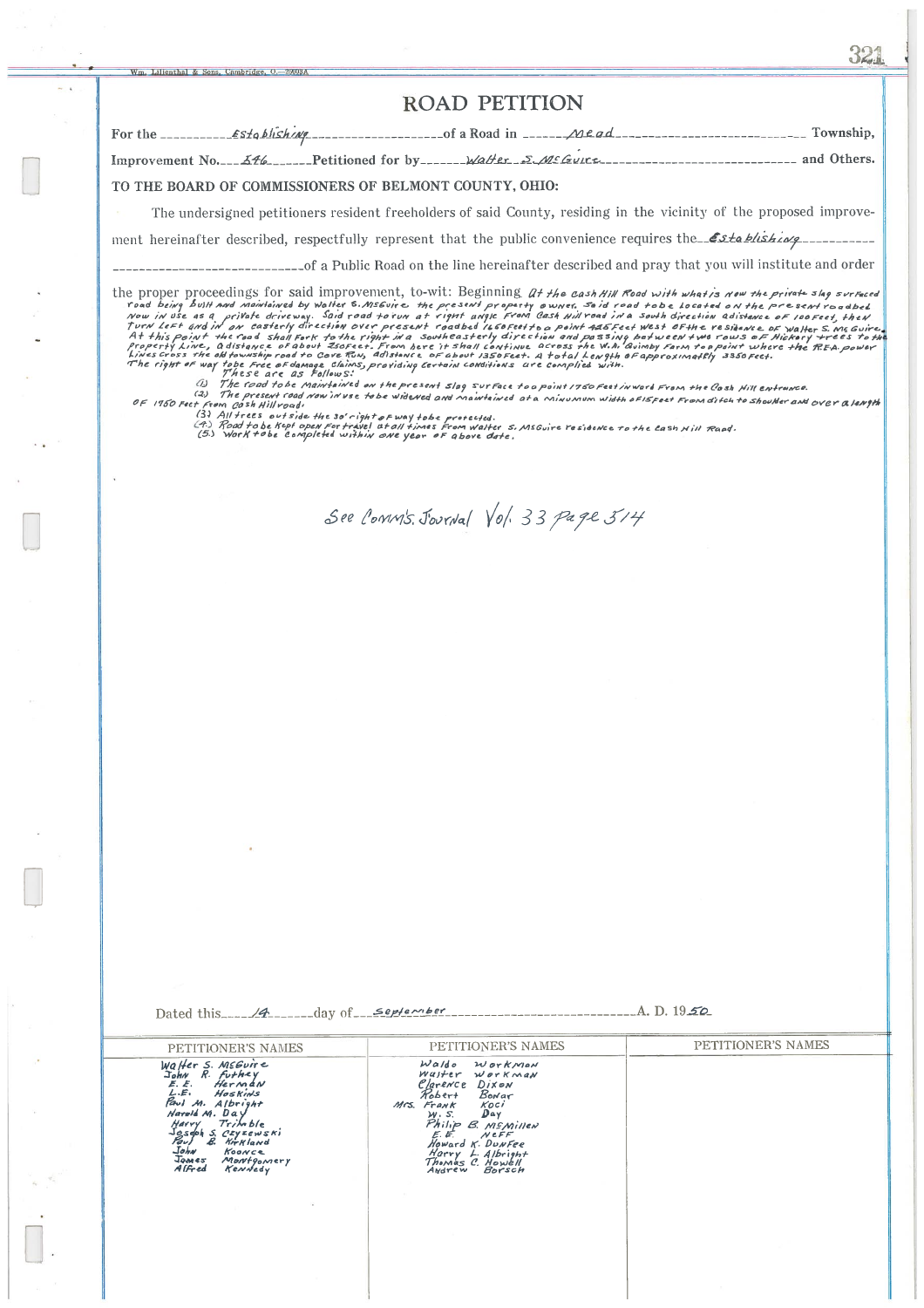r

| KNOW ALL MEN BY THESE PRESENTS:                                                                                     |
|---------------------------------------------------------------------------------------------------------------------|
|                                                                                                                     |
| are held and firmly bound unto the State of Ohio, for the use of Belmont County, in the penal sum of                |
|                                                                                                                     |
| which well and truly to be made, we do hereby jointly and severally bind ourselves, our heirs, executors and admin- |
| istrators.                                                                                                          |
|                                                                                                                     |
|                                                                                                                     |
| The conditions of the above obligation are such, that WHEREAS, application has been made by                         |
|                                                                                                                     |
| Belmont County, for the_____________________________of a public road, on briefly the following line, to-wit:        |

THEREFORE if first, The petition be not granted; or if, second, the Commissioners shall order <sup>a</sup> portion of the compensation and damages to be paid by the petitioners, and the petitioners fail to pay same by the time fixed by the Commissioners; then in either such case the said applicants will pay into the treasury of said County the COSTS AND EXPENSES incurred in the proceedings of such improvement. ATTEST: Filed A. D. 19\_\_\_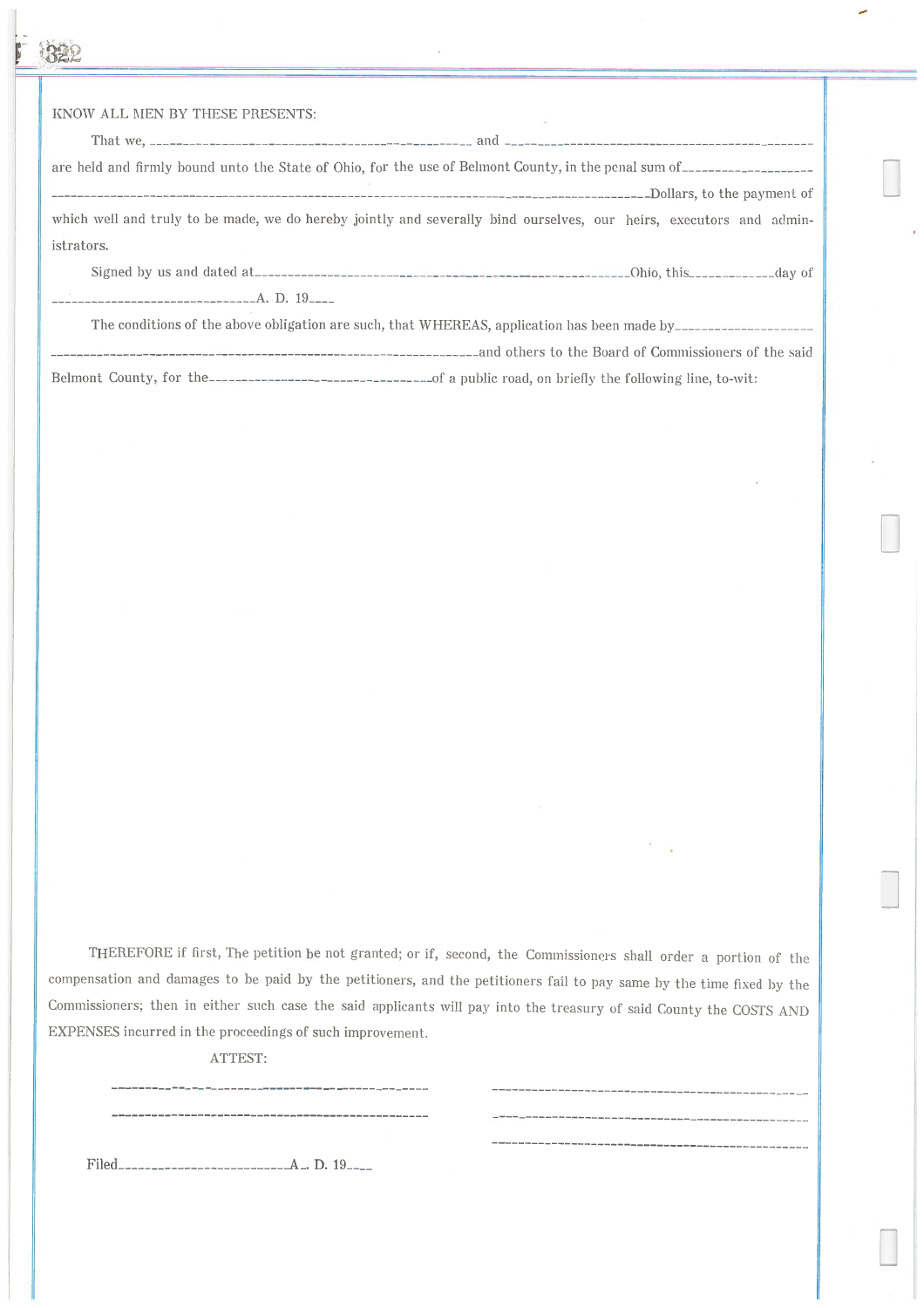|                                                                                                                                                                            |  | St. Clairsville, Ohio, $Sepk$ 25th 1950 |
|----------------------------------------------------------------------------------------------------------------------------------------------------------------------------|--|-----------------------------------------|
|                                                                                                                                                                            |  |                                         |
| present _____ Reasbeck _________, __ Mackey ______________, and _______________________Commissioners,                                                                      |  |                                         |
| and ______________ <i>_Geneva_Beck__<sup>_Q</sup>lerk</i> ?__________, Auditor and Secretary of the Board, and it appearing that                                           |  |                                         |
| $\frac{W}{a}$ //er S Ms Guire<br>____________                                                                                                                              |  |                                         |
| missioners of the County, on the $-25th$ , $\frac{36th}{}$ and $\frac{36th}{}$ $\frac{36th}{}$ and $\frac{36th}{}$ and $\frac{36th}{}$ and $\frac{36th}{}$ for the $-20th$ |  |                                         |
|                                                                                                                                                                            |  |                                         |

public road, along the following route, to-wit: Beginning  $\leq$ ee previous page.

Wm. Lilienthale Sons, Cambridge

the same was this day considered by the Commissioners, and it appearing that said petition is regular and in conformity to Jaw, and that the said has filed herein a bond as required by law. It is ordered that the  $12f/2$ . o'clock\_ P.\_\_M., be fixed as a date to view the same, at which date they will meet at beginning effect and go over the route of said proposed road. They also fixed the\_\_\_\_  $322h$ \_\_\_\_day of\_\_\_  $02f$ ober\_\_\_\_\_\_\_\_\_\_\_\_\_\_\_\_1950\_, at  $1/2$ \_\_o'clock  $A$ \_\_M., as the date

It is further ordered, that notice of the time and place of both such view and hearing be given by publication once a week for three consecutive weeks in the  $\frac{B_{\alpha \alpha \beta \epsilon}}{B_{\alpha \beta \epsilon}}$  whet store a newspaper published and having a general circulation in the County of Belmont.

for final hearing at the office of the County Commissioners at which time it will be considered whether said improvement

will be granted, and if granted, <sup>a</sup> time fixed for hearing claims for compensation and damages.

Attest:

Clerk' \_\_\_\_\_\_Geveva Beck Clerk'

 $\frac{Haxdes+f}{f}$ 

 $F\alpha s$ beck

Cómmissioners of Bernont County.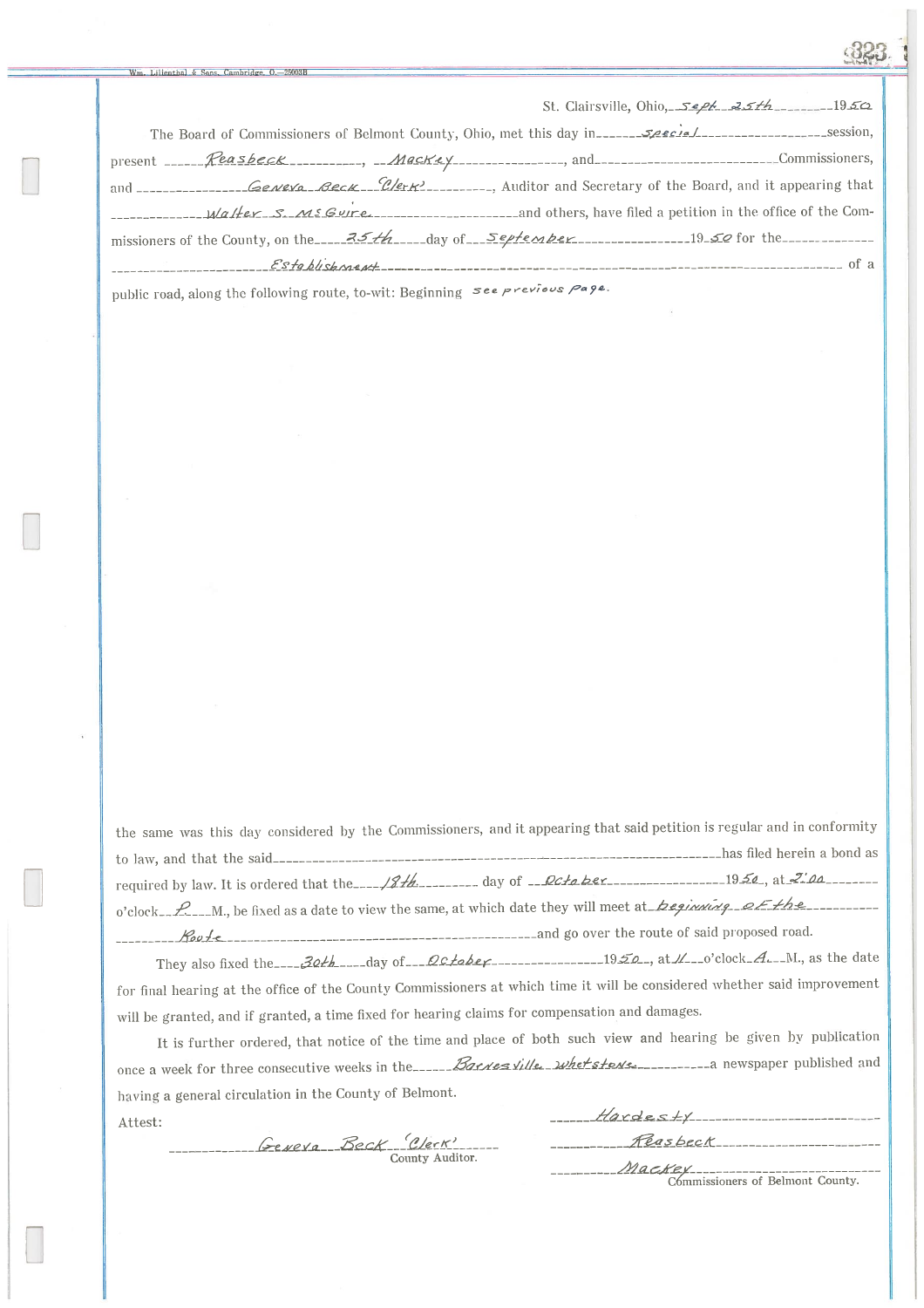•- s-



U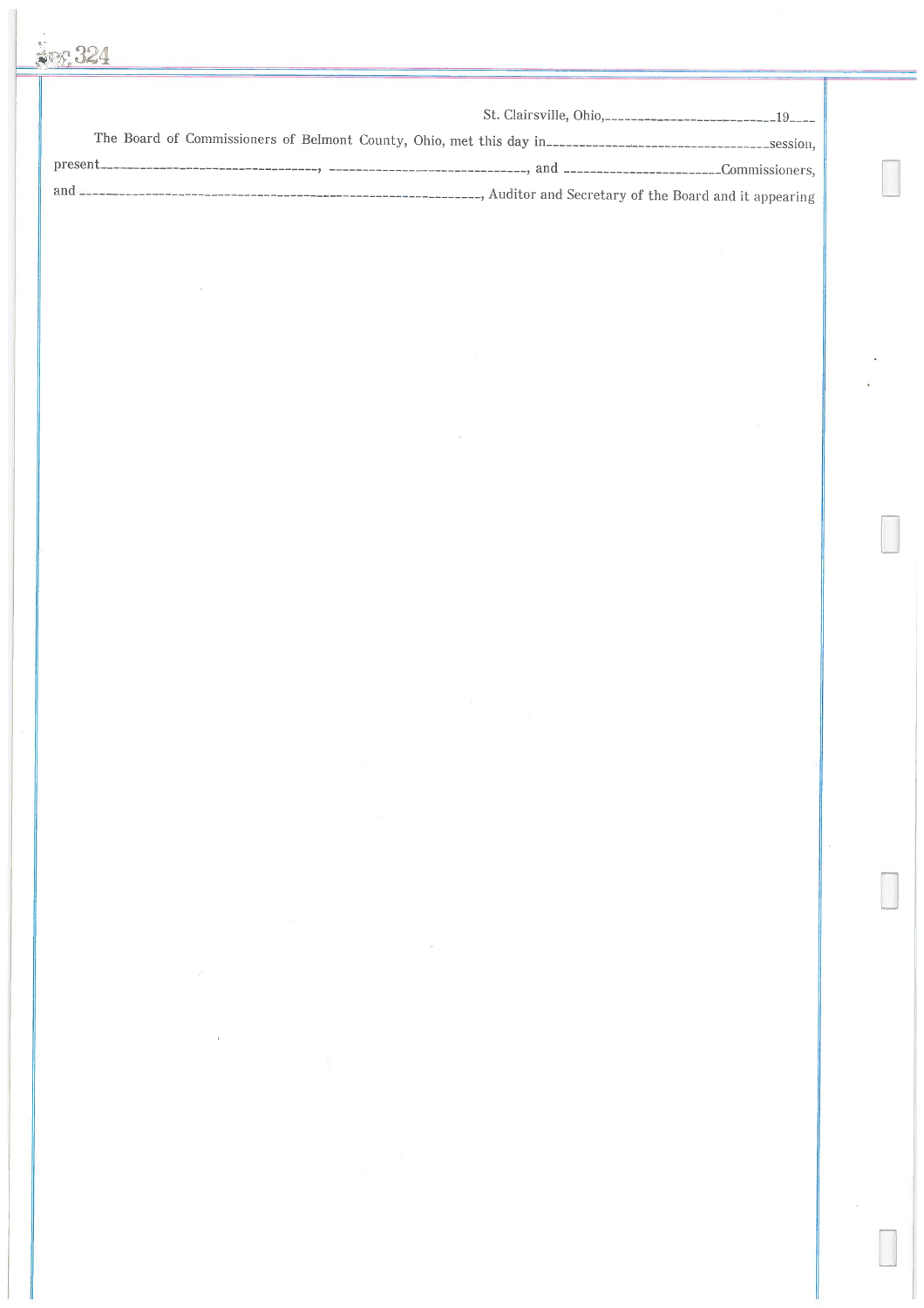$\frac{(\mathcal{S}ee)^{1}\sqrt{2\alpha M/MS}}{Lilientbal\&\, Sons.\nCambridee.\n0. -28003C$ 

| Wm. Lilienthal & Sons, Cambridge, 0. 250030                                                                                                                                                                                               |                                                   |
|-------------------------------------------------------------------------------------------------------------------------------------------------------------------------------------------------------------------------------------------|---------------------------------------------------|
|                                                                                                                                                                                                                                           | St. Clairsville, Ohio, $0.6666667257/1951$        |
|                                                                                                                                                                                                                                           |                                                   |
|                                                                                                                                                                                                                                           |                                                   |
|                                                                                                                                                                                                                                           |                                                   |
| in the matter of the_______________________________of the public road, petitioned for by________________________                                                                                                                          |                                                   |
|                                                                                                                                                                                                                                           |                                                   |
| having been given of the time and place of meeting, to view road petitioned for by------------------------------                                                                                                                          |                                                   |
|                                                                                                                                                                                                                                           |                                                   |
| general circulation in said county required by law, and the former orders of this Board, the Commissioners on this                                                                                                                        |                                                   |
| <u>______/8</u> ____day of___ <i>QC</i> fober________1950, met at the time and place in said notice designated and did view                                                                                                               |                                                   |
| the route of said proposed road improvement, and considering such improvement to be of sufficient public importance,                                                                                                                      |                                                   |
| it is ordered that the County Surveyor make a plat and survey of the same and report to the Board in writing on or                                                                                                                        |                                                   |
|                                                                                                                                                                                                                                           |                                                   |
| before the $\frac{15}{2}$ day of $\frac{4}{3}$ annary 1957, the time set for the hearing, and shall set forth in said<br>report his opinion either for or against the granting of such proposed improvement, accompanied with a statement |                                                   |
| of the estimated compensation and damages due each person, firm or corporation whose land is to be taken if the                                                                                                                           |                                                   |
| proposed improvement is established. Such report shall also state the width of said improvement, which shall not be                                                                                                                       |                                                   |
| less than thirty feet the state of the state of the improvement, which in his judg-                                                                                                                                                       |                                                   |
|                                                                                                                                                                                                                                           |                                                   |
| ment, should be made.                                                                                                                                                                                                                     | Hardesty                                          |
| Attest:                                                                                                                                                                                                                                   | Regsbecy                                          |
| Genera Beck (Clerk)<br>County Auditor.                                                                                                                                                                                                    |                                                   |
|                                                                                                                                                                                                                                           | Commissioners.                                    |
| <b>SURVEYOR'S REPORT ON ROAD</b>                                                                                                                                                                                                          |                                                   |
|                                                                                                                                                                                                                                           | Surveyor's Office, Belmont County,                |
| To the Board of Commissioners of Belmont County, Ohio:                                                                                                                                                                                    | St. Clairsville, Ohio, $J_{\nu/\nu}$ /6, $10.195$ |
| Pursuant to your order dated___ January______5th______________1952_, I make my report to you as follows, in the                                                                                                                           |                                                   |
| matter of the______Establishing__________of the public road petitioned for by_walter_s. Mesure_______                                                                                                                                     |                                                   |
|                                                                                                                                                                                                                                           |                                                   |
|                                                                                                                                                                                                                                           |                                                   |
| which in my judgment should be made, to-wit: providing there is no cost For right-of-way and property damage. the road is<br>of Local interest to mead Township and there fore if granted, the road should be<br>2. The widith shou       |                                                   |
|                                                                                                                                                                                                                                           |                                                   |
| Estimated compensation and damages, due each person, firm or corporation (with a * before the name of each<br>3.                                                                                                                          |                                                   |
| minor or other person under disability), to-wit:                                                                                                                                                                                          |                                                   |

 $\mathbb{S}^1$ 

NAME AMOUNT AMOUNT (Written Out) (In Figures)

My plat and survey is also attached hereto.

Respectfully submitted,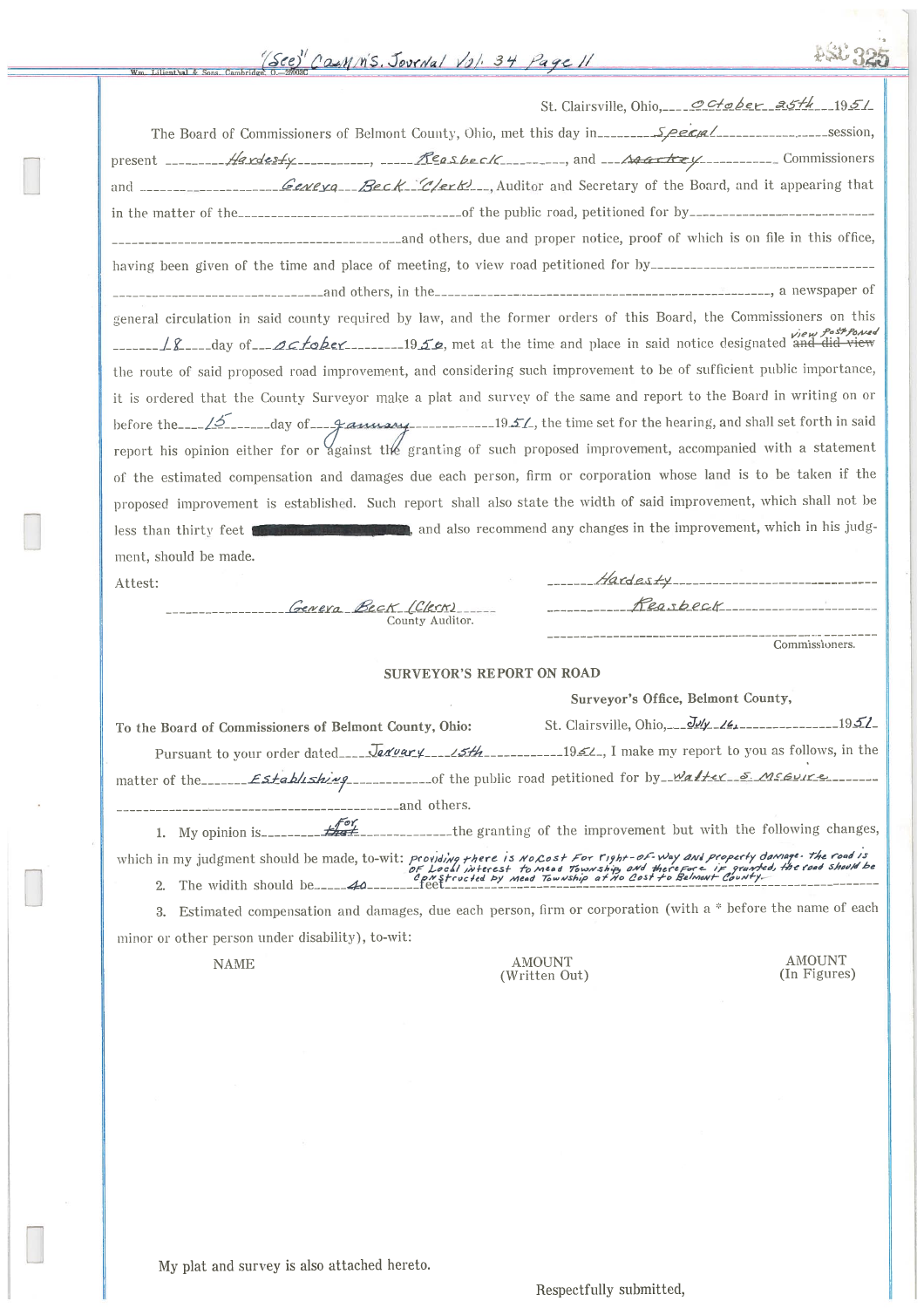See Comms. Journal Vol. 34 Page169

Notice of Hearing Claims IN the Matter of Walter 5. M-Guire imp. No.546<br>Petitioned For by walter 5. M. Soure Control 55 County Commissioners office<br>For the Board of Commissioners to hear the 13th day of August 1951 at 1600 A.M. has been Fixed as t

|                      | ProBF OF Personal Notice                 | $JU/y$ 28, 1951 |                                       |  |
|----------------------|------------------------------------------|-----------------|---------------------------------------|--|
| Name of Person       | How sered D'OrR'                         | whenserved      | WE acknowledge service                |  |
| John R. Futhey.      | ٠D.                                      | $7 - 28 - 51$   | John R. Futhey                        |  |
| Walters. McGuire     | D.                                       | $7 - 28 - 51$   | Petalter & Mc & free                  |  |
| $W$ alter<br>Workman |                                          | $7 - 28 - 51$   | Walter<br>Workmen                     |  |
|                      | Walter S. M& Guire Box94 Shadyside, ohio |                 | Nicolas yavelak asst. County Engineer |  |

To the Belmont County Commissioners.<br>Claims pertaining to road From Cash Hill road, to Cove Run road.

The petition Calls Fora 30' right of way theroad was First surveyed for that width with no appresiable domage Apparent.<br>Later the engineers relocated and midened to coreer in volving valuable frontage on four sites that sh For years Keeping Clear, and in good condition, the loss of Frontage renders the grounds less accessable as well as nuch less attractive.

This extra width and new Location also involves Five Five Shade trees all in their prime, and will require a lifetime to replace<br>C photo graphs will be Furnished day of hearing) It is not my Idea to ask an united same adde

The main reason for me petitioning for a public road was, to give an outlet to people living back of me. I had already The Main reason for me petitioning for a public road was, to give an outlet to people living bock of me. Inod already<br>bujif aroad to serve my own home and Land, I put it where Iwanted it and would be pleased to see it rema

Filled august 10, 1951 Gene Na Beck Commissioners Clerk

(See Commissioners Journal Vol. 34 Page 185)

Final Hearing august 13th 1951

Mr. Fur bee moved the adoption of the following resolution:

Whereas, this being the time heretofore fixed by the Bourd of County Commissioners for hearing claims for Compensation and dannages in the natter of the Said road improvement, and it appearing to said Board that due Notice of Said hearing has<br>been given in all respects as required by law; and<br>whereas, the following named persons, through or up

John R. Futhey, Walter s. MSGuire and Walter workman, has this day appeared before this Board and waived Oll Claims For

Gorspen's afion and danage.s, and<br>Whereas, no one else appeared and nother Claires were presented;<br>Therefore, BeIt Resalied, that the Trustees of mead Towaship be ordered, at the expiration of tendays From Date to open  $s_{q/d}$  road.

The resolution Was seconded by Mr. Hardesty and upon rall Call the vate resulted as Followsi

MA Hardesty syes Mr. Forbee "yes"

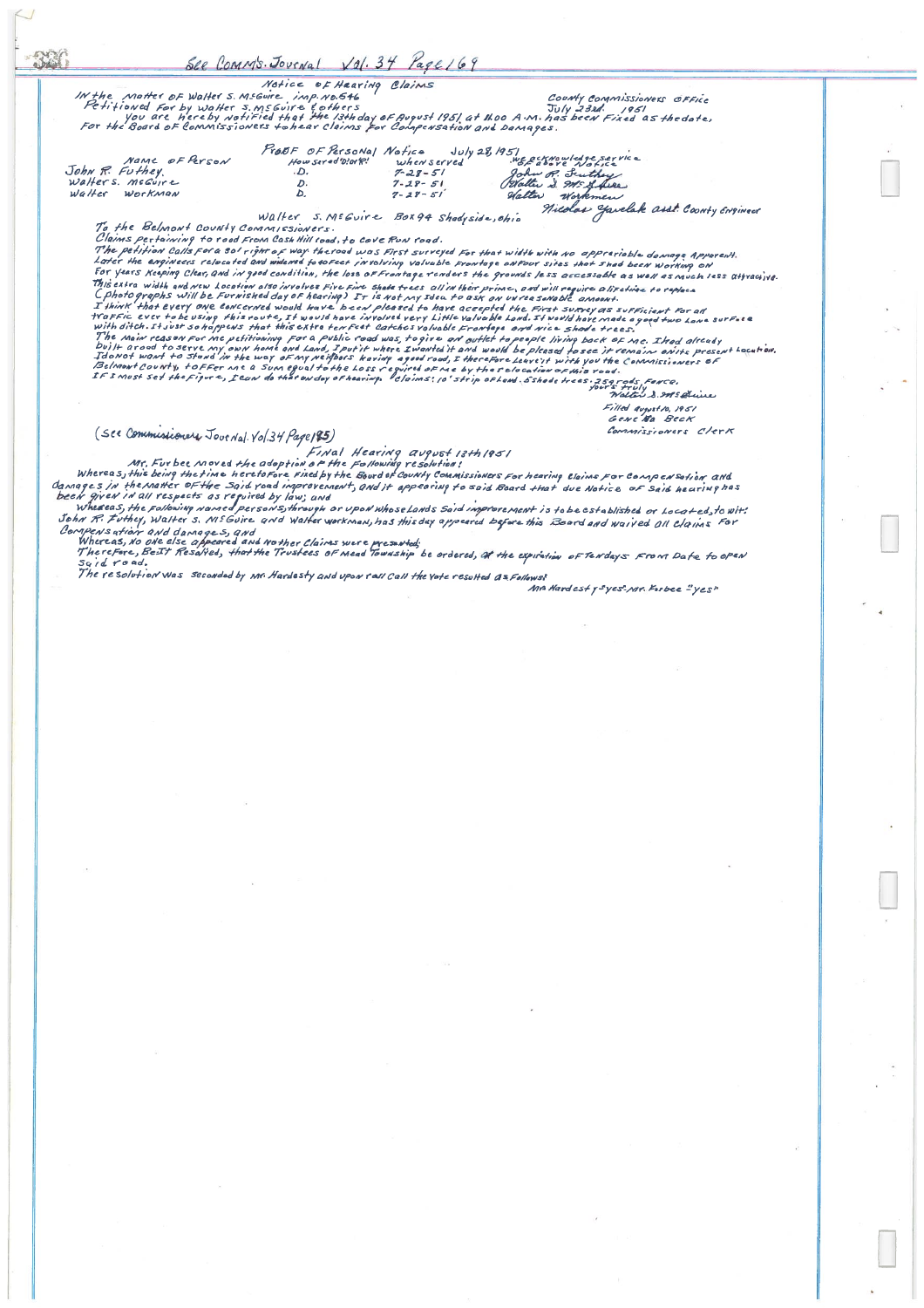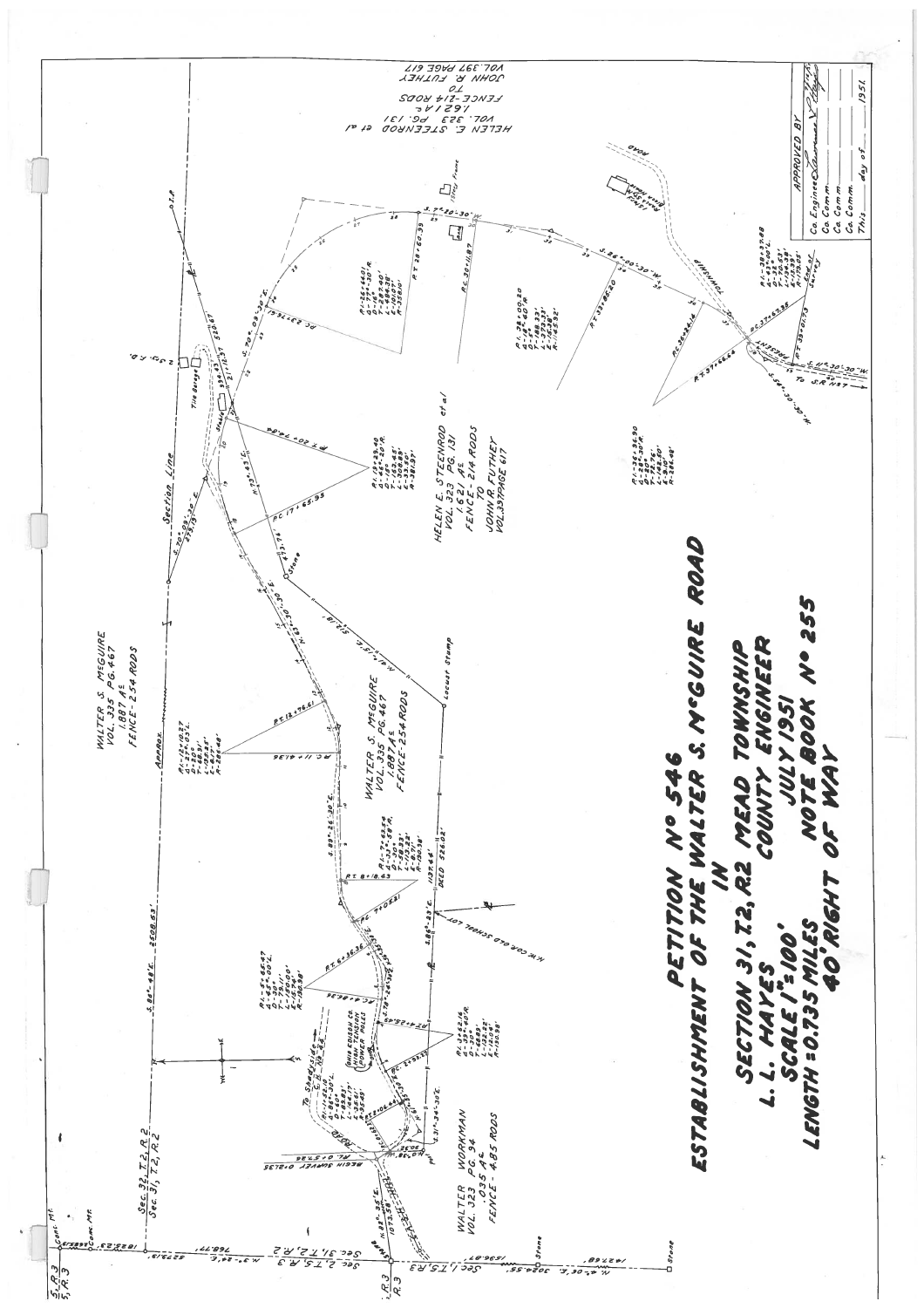默

 $\bar{N}$ 

 $\gamma\!\!\!\!\!\beta$ 



 $\leq$ 

 $\tilde{\mathbf{X}}$ 

 $\sim$ 

 $\frac{1}{\sqrt{2}}$ 

 $\mathcal{N}$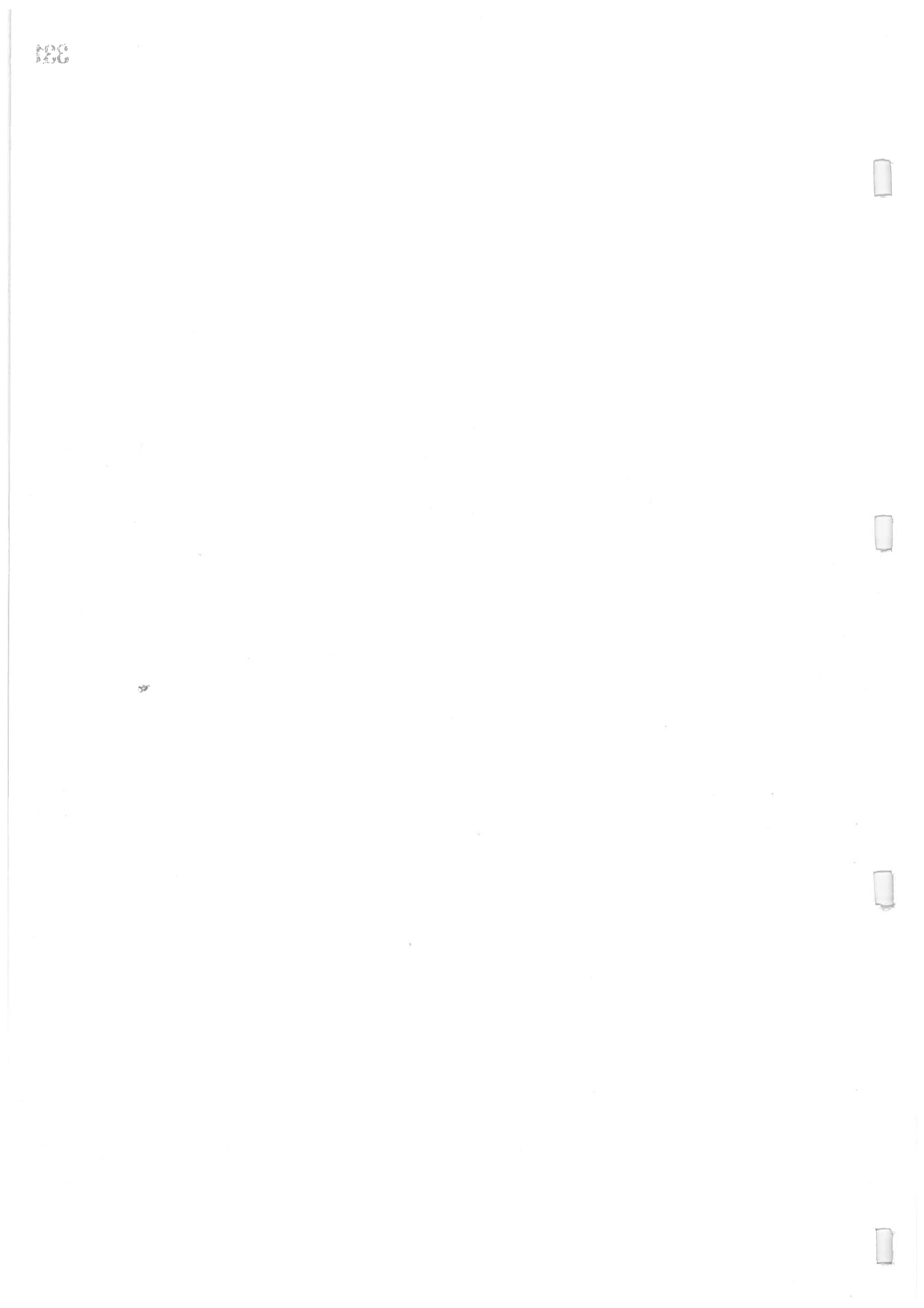| Wm. Lilienthal & Sons. Cambridge. O.-25003D  |                                                                                   |                                                                                                                    |
|----------------------------------------------|-----------------------------------------------------------------------------------|--------------------------------------------------------------------------------------------------------------------|
|                                              |                                                                                   |                                                                                                                    |
|                                              |                                                                                   |                                                                                                                    |
|                                              |                                                                                   |                                                                                                                    |
|                                              |                                                                                   |                                                                                                                    |
|                                              |                                                                                   |                                                                                                                    |
|                                              |                                                                                   |                                                                                                                    |
|                                              |                                                                                   |                                                                                                                    |
|                                              |                                                                                   |                                                                                                                    |
|                                              |                                                                                   |                                                                                                                    |
|                                              |                                                                                   | as provided by law, and the former orders made herein, and after having made a view of said proposed road improve- |
|                                              |                                                                                   | ment, and having had the report of the Surveyor read, and heard the protests for and against the same, find that   |
|                                              |                                                                                   | said improvement will_____________serve the public convenience and welfare and improvement is___________granted,   |
|                                              |                                                                                   |                                                                                                                    |
|                                              |                                                                                   |                                                                                                                    |
|                                              |                                                                                   |                                                                                                                    |
|                                              |                                                                                   |                                                                                                                    |
|                                              |                                                                                   |                                                                                                                    |
|                                              |                                                                                   |                                                                                                                    |
|                                              |                                                                                   |                                                                                                                    |
| hearing claims for compensation and damages. |                                                                                   |                                                                                                                    |
|                                              |                                                                                   | And it is further ordered that the Auditor cause notice in writing to be given to the owners through or upon whose |
|                                              | lands said improvement is established, and this matter is adjourned to said date. |                                                                                                                    |

Attest:

County Auditor.

Commissioners.



 $\mathcal{L}$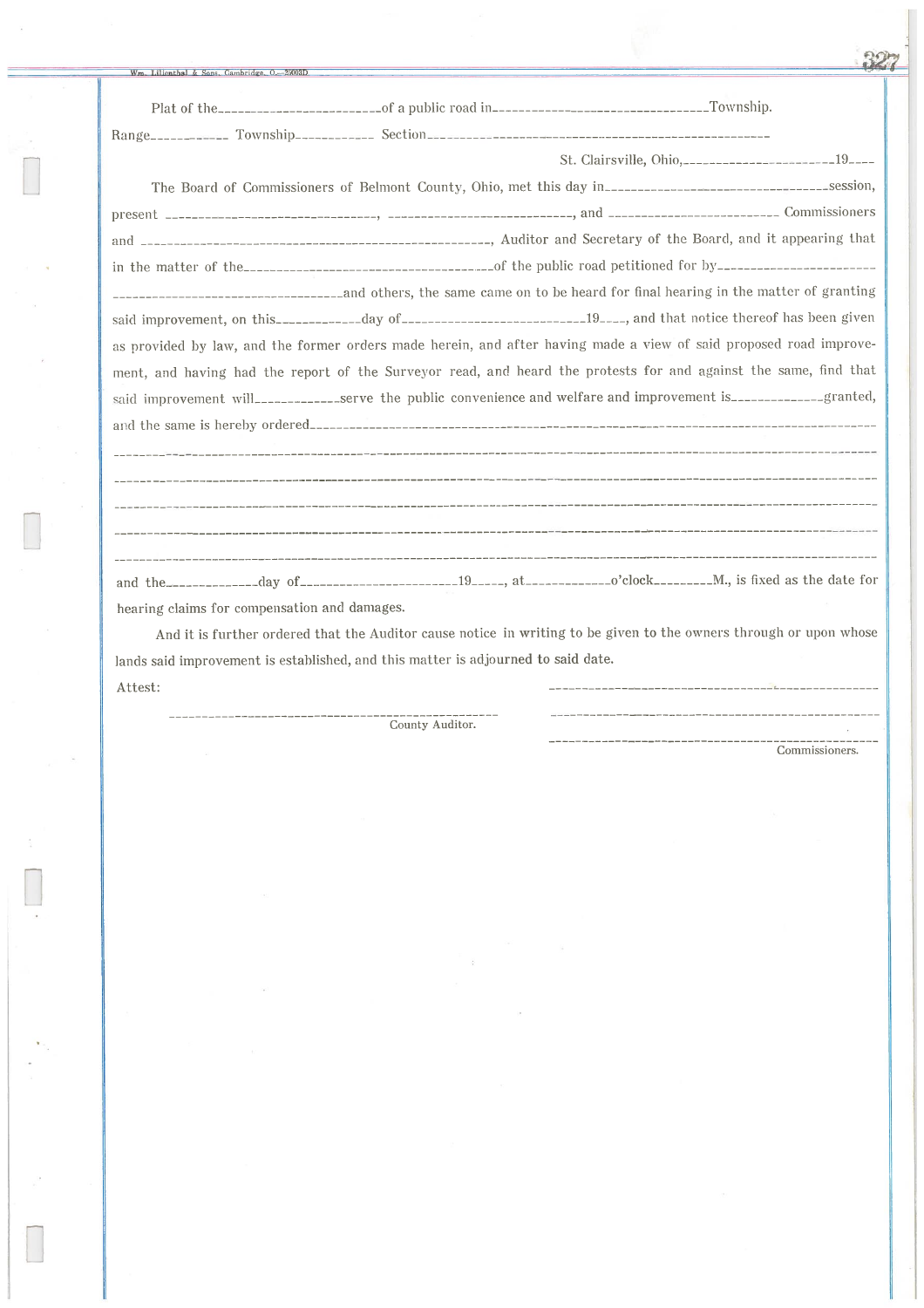|  | "我?" |
|--|------|
|  |      |

|                                                  | being--------------------------, fixed at \$------------------------ (no bond is required of) and upon the filing of such bond |
|--------------------------------------------------|--------------------------------------------------------------------------------------------------------------------------------|
|                                                  | the Auditor is to make a transcript of the procedure herein, and file the same in the Probate Court of this County.            |
| Attest:                                          |                                                                                                                                |
|                                                  | County Auditor.                                                                                                                |
|                                                  | Commissioners.                                                                                                                 |
| In the Matter of the________________________of a |                                                                                                                                |
| Public Road, Improvement No.                     | AS TO FILING APPEAL BOND                                                                                                       |
| Petitioned for by------------------------------  |                                                                                                                                |
|                                                  |                                                                                                                                |
|                                                  |                                                                                                                                |
|                                                  |                                                                                                                                |
|                                                  | of said public road, and has this day filed____________appeal bond approved by County Auditor.                                 |
|                                                  |                                                                                                                                |

County Auditor.

 $\langle \sigma \rangle$ 

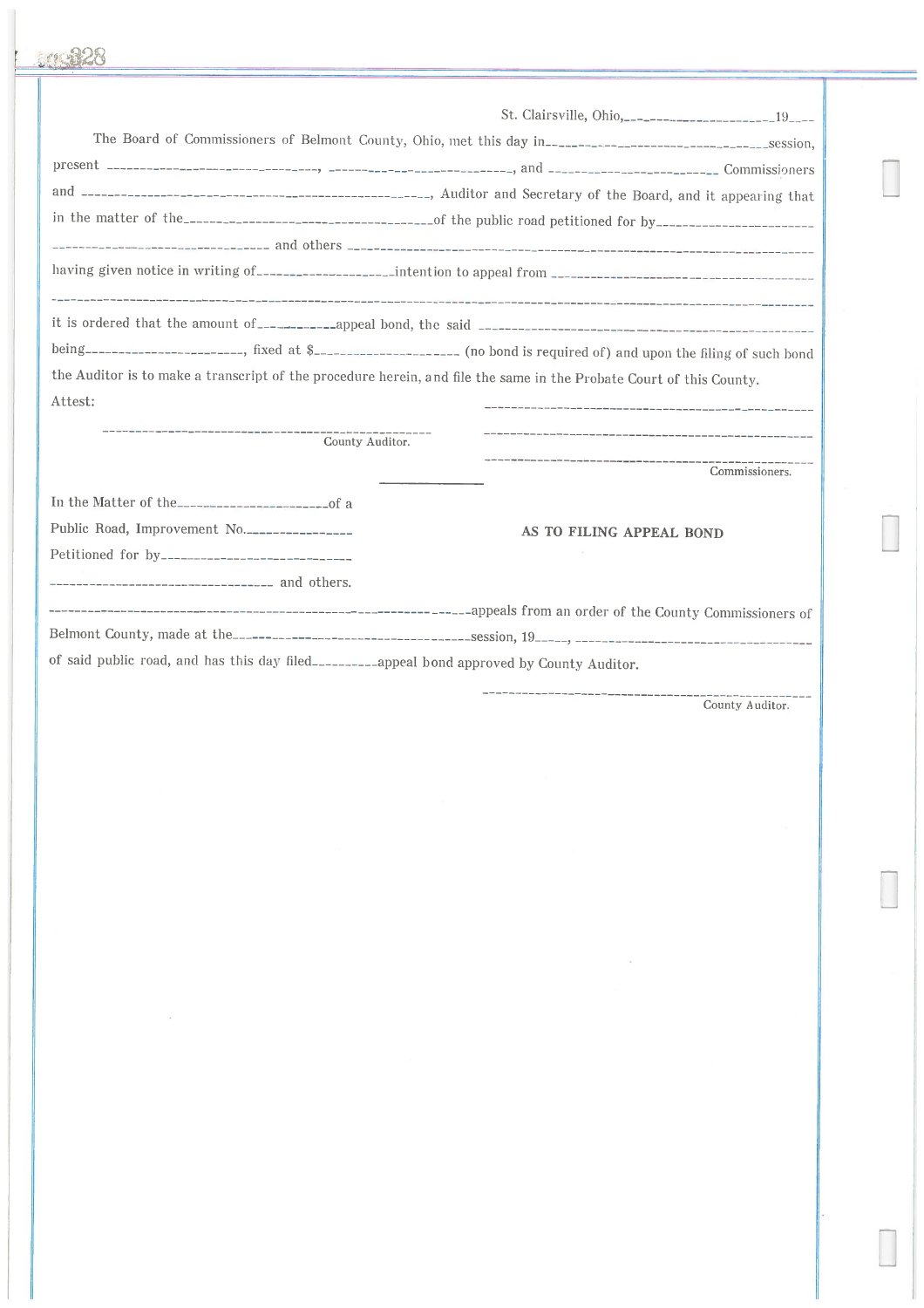9.1

| Wm. Lilienthal & Sons. Cambridge. O. 25003E                                                                                 |                                  |         |                      |
|-----------------------------------------------------------------------------------------------------------------------------|----------------------------------|---------|----------------------|
|                                                                                                                             |                                  |         |                      |
|                                                                                                                             |                                  |         |                      |
|                                                                                                                             |                                  |         |                      |
|                                                                                                                             |                                  |         |                      |
|                                                                                                                             |                                  |         |                      |
|                                                                                                                             |                                  |         |                      |
| matter of award of compensation and damages to adjoining landowners and the Commissioners find that notice of the           |                                  |         |                      |
| time and place of this hearing has been given to all the owners of land taken for such improvement or abutting thereon,     |                                  |         |                      |
| as provided by law, and the former orders herein. That after hearing all applications for compensation and damages          |                                  |         |                      |
| filed herein, and considering all claims of minors and those under disabilities, in the judgment of the Commissioners there |                                  |         |                      |
| is awarded and due to the following persons the sums respectively opposite their names.                                     |                                  |         |                      |
| -------------------------------------Compensation                                                                           | \$___________________            | Damages | \$__________________ |
|                                                                                                                             | $\mathbb{S}_{------------------$ | Damages | \$------------------ |
|                                                                                                                             | $S$ -----------------            | Damages | \$------------------ |
|                                                                                                                             | \$__________________             | Damages | \$__________________ |
|                                                                                                                             | $\$\_$                           | Damages | \$------------------ |
|                                                                                                                             | $S$ ___________________          | Damages | \$------------------ |
| The Commissioners further find and are of the opinion that said improvement is___________________of sufficient              |                                  |         |                      |
| importance to the public for all of the Compensation and Damages to be paid from the County Treasury.                       |                                  |         |                      |
|                                                                                                                             |                                  |         |                      |
|                                                                                                                             |                                  |         |                      |
|                                                                                                                             |                                  |         |                      |
|                                                                                                                             |                                  |         |                      |
|                                                                                                                             |                                  |         |                      |
|                                                                                                                             |                                  |         |                      |
|                                                                                                                             |                                  |         |                      |
| It is further ordered that a record of the proceedings and the plat and survey be entered upon the road records of          |                                  |         |                      |
| this County.                                                                                                                |                                  |         |                      |

It is further ordered that upon the compensation and award being paid to the owners as above herein ordered, that the public road described as follows:

(See Commissioners Journal Vol. 34 page 195) be Roadto be opened august 23M 1951 by township Trustees Count Dock (Aloun) Fisher Attest: